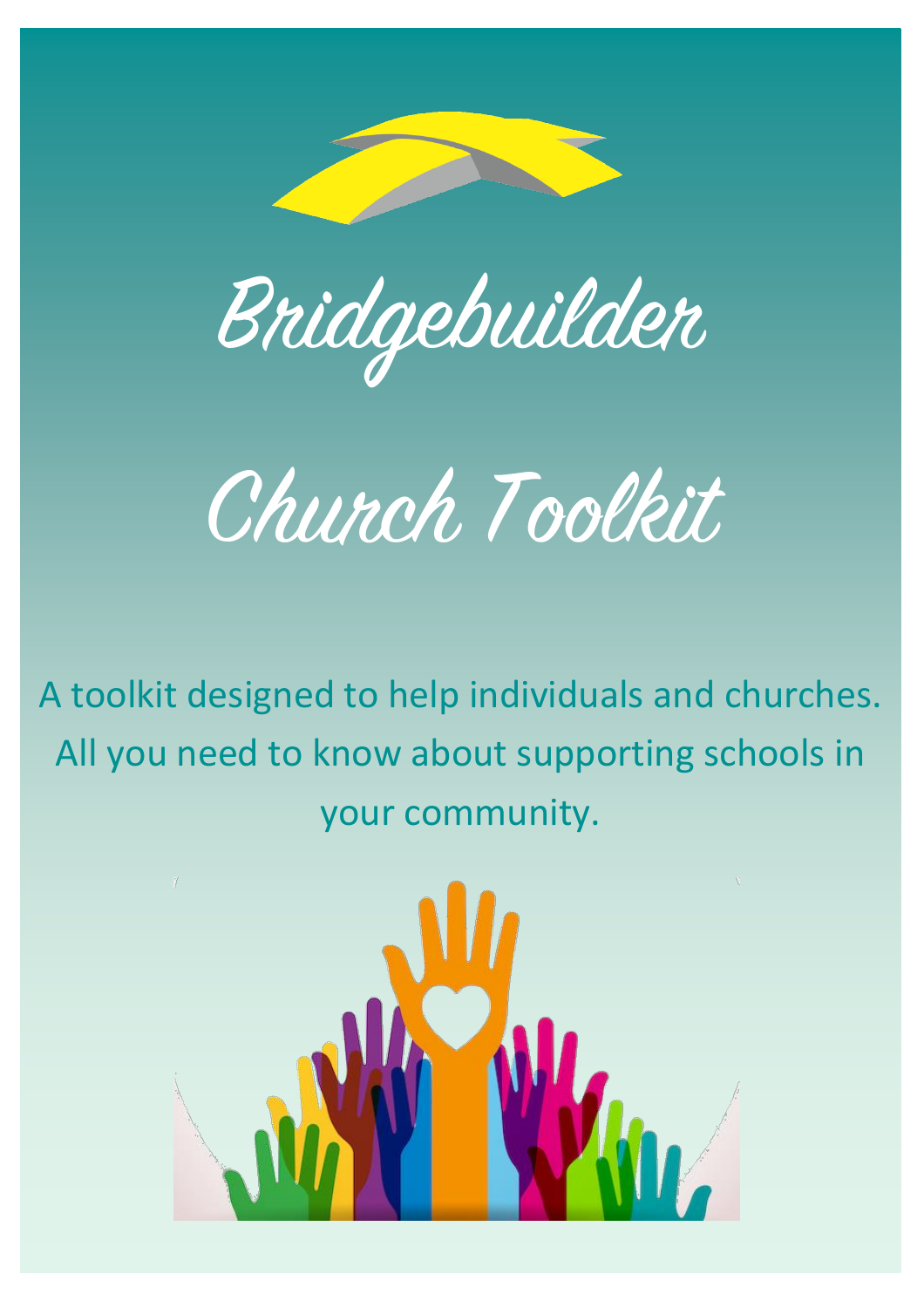Why a church toolkit?

We have created this toolkit to help you think about where you could use your skills to support local schools in your community. However, if you are in any doubt about whether you have anything to offer then please read the following true stories which should remove that doubt.

## This is the true story of a lady called Mary...

*"Mary was timid and helped make the tea at church. She didn't see herself with any real evangelism skills and never put herself forward for things. However, one day at church Mary was personally challenged about her role in God's mission to bring light to people, but she didn't know how to fulfill that challenge - she wasn't an 'up front' person and didn't feel she had any skills in that area.* 

*She was asked to think about serving her local school by a local schools worker. They asked her:*

*"Do you have grandchildren?" "Yes," Mary replied. "Do you enjoy listening to your grandchildren read?" "Yes," Mary replied. "Could you give up an hour a week to go to your local school and listen to some children read?" "Yes, I suppose I could give an hour a week," Mary replied.*

*So the schools worker arranged for Mary to listen to a few children practice their reading at her local school.*



*At the end of term Mary plucked up the courage to give a notice to the class about her church's holiday club; she gave out flyers and didn't really know what would come of it.* 

*Something amazing happened that summer at the holiday club; 15 children out of the class of 30 came to the church holiday club and the reason they gave was because Mary had asked them to come!!!"*

The story is not over yet…

*"A few more people from Mary's church were inspired when they heard what happened at the holiday club and also volunteered to help children learn to read at the school. Due to the church's willingness to serve at the school, other doors opened too. Mary's church now:*

- *has a team of 12 people visiting the 2 local primary schools once a week for a project called 'Open the Book', where Bible stories are told in exciting ways to the children.*
- *run a lunch club once a week for students to come to.*

All it took was for one person to stand up and be willing to give an hour a week and from there other people caught the vision for community mission.

What can you do?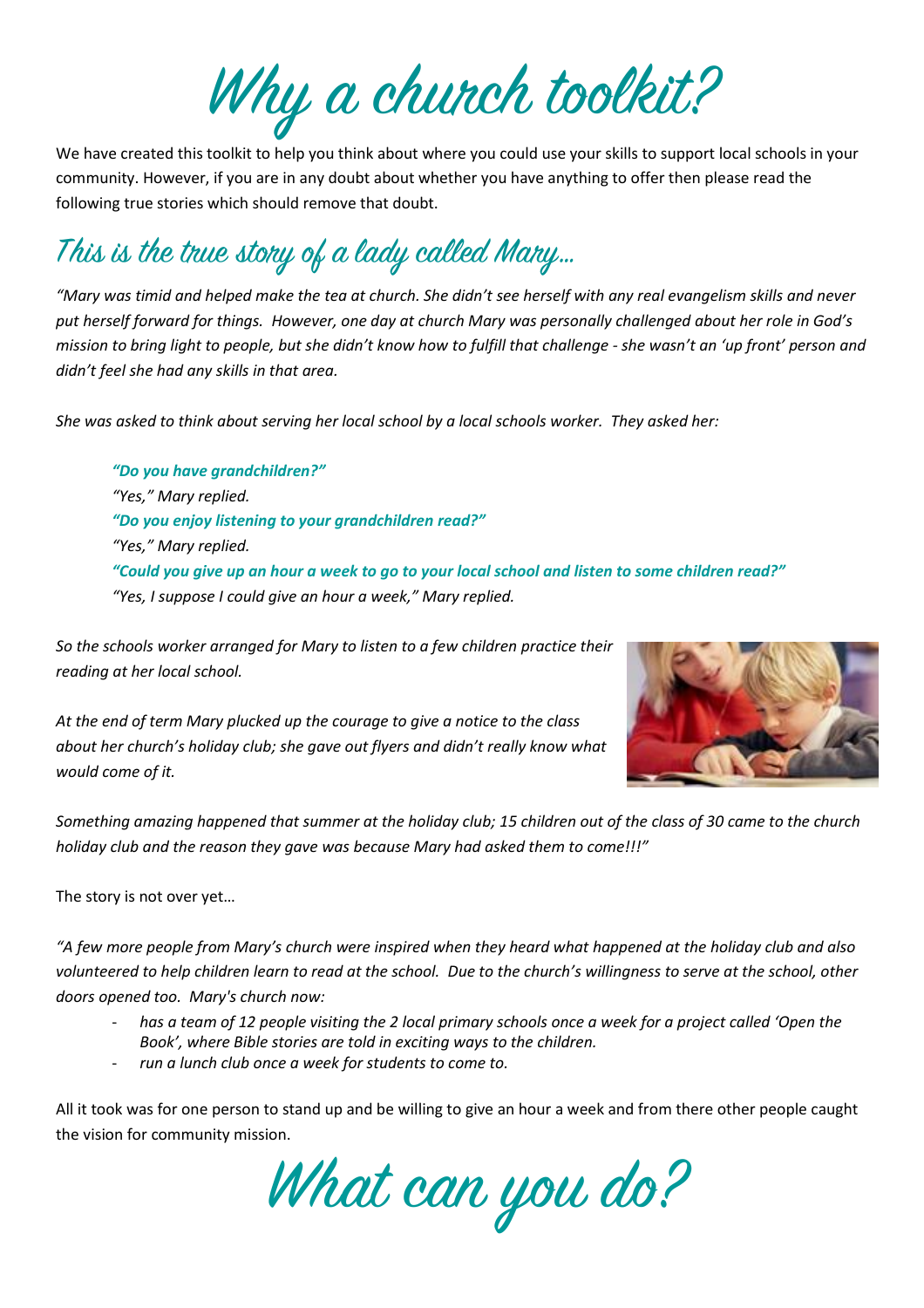# Ideas to get you started!



## **Enjoy baking cakes or biscuits?**

Why not make cakes for your local school to encourage staff and treat them! A simple Victoria sponge goes down well in the staff room and makes teachers feel appreciated. Look out for important dates in the school calendar. For example: An INSET day (teacher training day), the start of a new term, the day after Education Sunday with a thank you card, during an OfSted or church inspection and important anniversaries for the school. Or maybe for no reason at all other than to say thank you!



## **Careers**

Would you be able to share what you do / did for a career? Would you be able to take part in a careers day at school? Visit worktree.org if you feel you can offer something in this field.



### **Reading Partners**

Reading partners have a positive impact on a child's literacy skills. Listening to a child read takes a huge amount of time in a teacher's day and this is an area where volunteers can really make a difference. Can you spare 1 or 2 hours per week to listen to children read?



## **Gardens**

Schools often have gardens for growing vegetables or quiet gardens. Maybe you would like to help children to look after their gardens and grow vegetables and flowers.

Maybe you don't want to interact with the children in a small group but could help to maintain or even design an open space or garden for the children to enjoy.

This could be on an ad hoc or regular basis after discussion with the school.



## **History / RE Lessons**

You are a different generation to those in school today. Can you offer to share your experiences of schools in the 1950 / 60 / 70s? Did you used to go to that school and could you share how things have changed since you attended the school? Instead of ministers visiting schools to talk about the church, would you be willing to be interviewed by a teacher to share your day to day experiences of living a Christian life?



**Skills / School Clubs** Would you be able to run a workshop / lunch club / after school club using the skills you have? For example, art and design, sewing, cookery, knitting, chess, book club. Or share a craft in a golden time session (often a Friday afternoon). Could your church run an after school club or a lunch club in school or at church if your local school is nearby?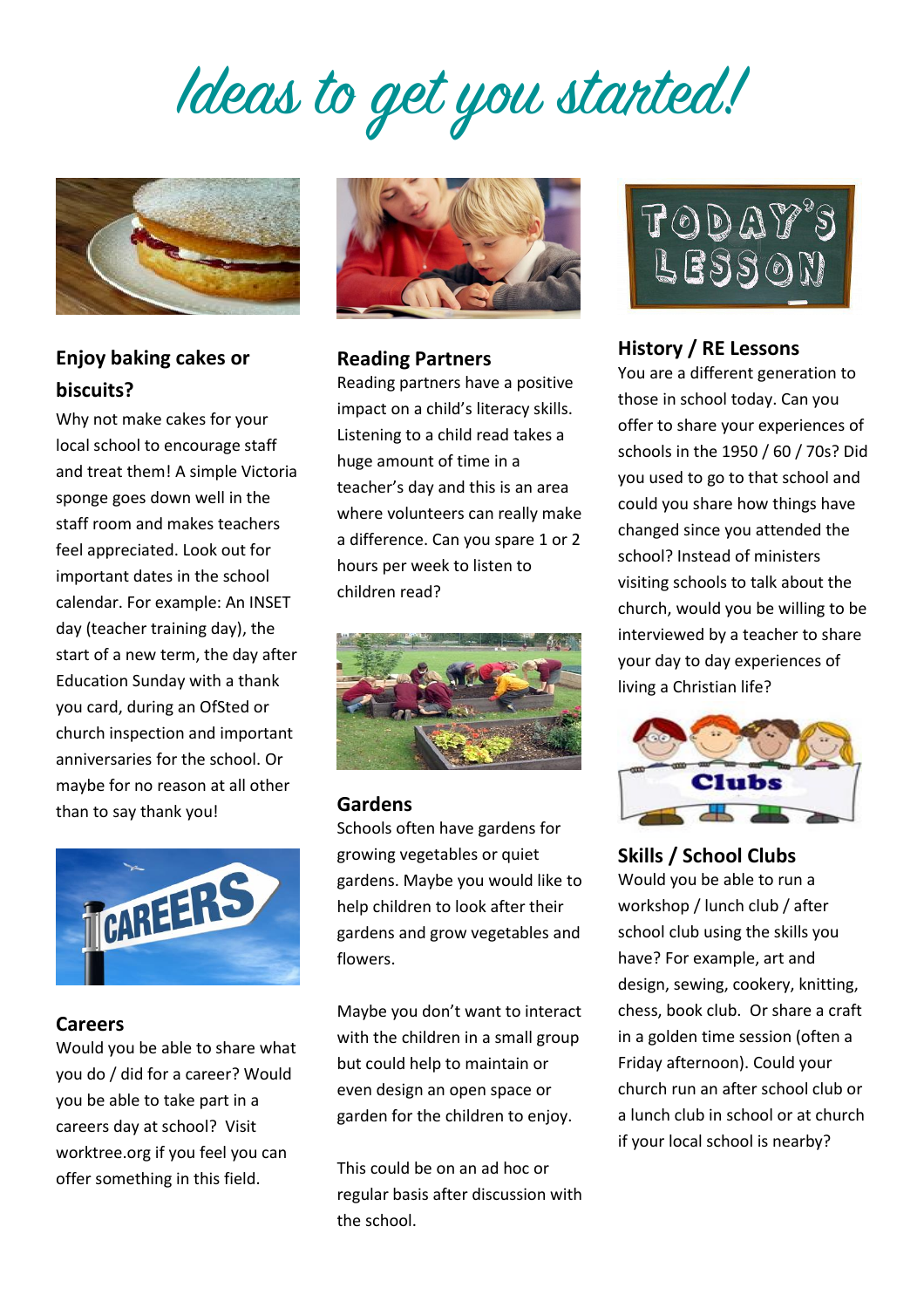

## **School Productions**

Perhaps you are unable to commit to a regular day and time but would help at ad hoc events throughout the year. For example: build sets, help children learn their lines, make costumes.



## **School Governor**

Being a School Governor is an important role in the school. As part of the **'governing body**', volunteers are involved in decisions about all aspects of managing the school – such as running buildings and budgets, supporting staff and setting standards of school discipline.

Governors also help to make big decisions about the school's longterm goals. They support Headteachers, but also ask questions and make sure the Headteacher is taking the school in the right direction.

Could you commit time to being a local school governor?



## **Host a Christmas or Easter Cracked**

Connect with your local schools by running our Christmas and Easter Cracked projects. We provide the resources and training for you to invite year 5 or 6 children from your local schools to your church and provide them with the opportunity to learn the real meaning of these holidays in a fun, interactive 90 minute session.



## **Host a Prayer Space**

Host our prayer space resources in your school's local church. Freedom prayer spaces give students and staff the opportunity to explore spirituality and take time out to reflect in a quiet setting.



## **Become a Bridgebuilder Voluntary Helper in Schools**

If you would like to become more involved with the work of Bridgebuilder as a volunteer working in a team, please see our Volunteers Booklet (see website) which will provide you with all the information you need!



## **Pray for Schools**

If you are unable to visit your local schools, please consider whether you can bring a group together to pray for your schools. There are always key times in the year when this is pertinent and we can share these dates with you.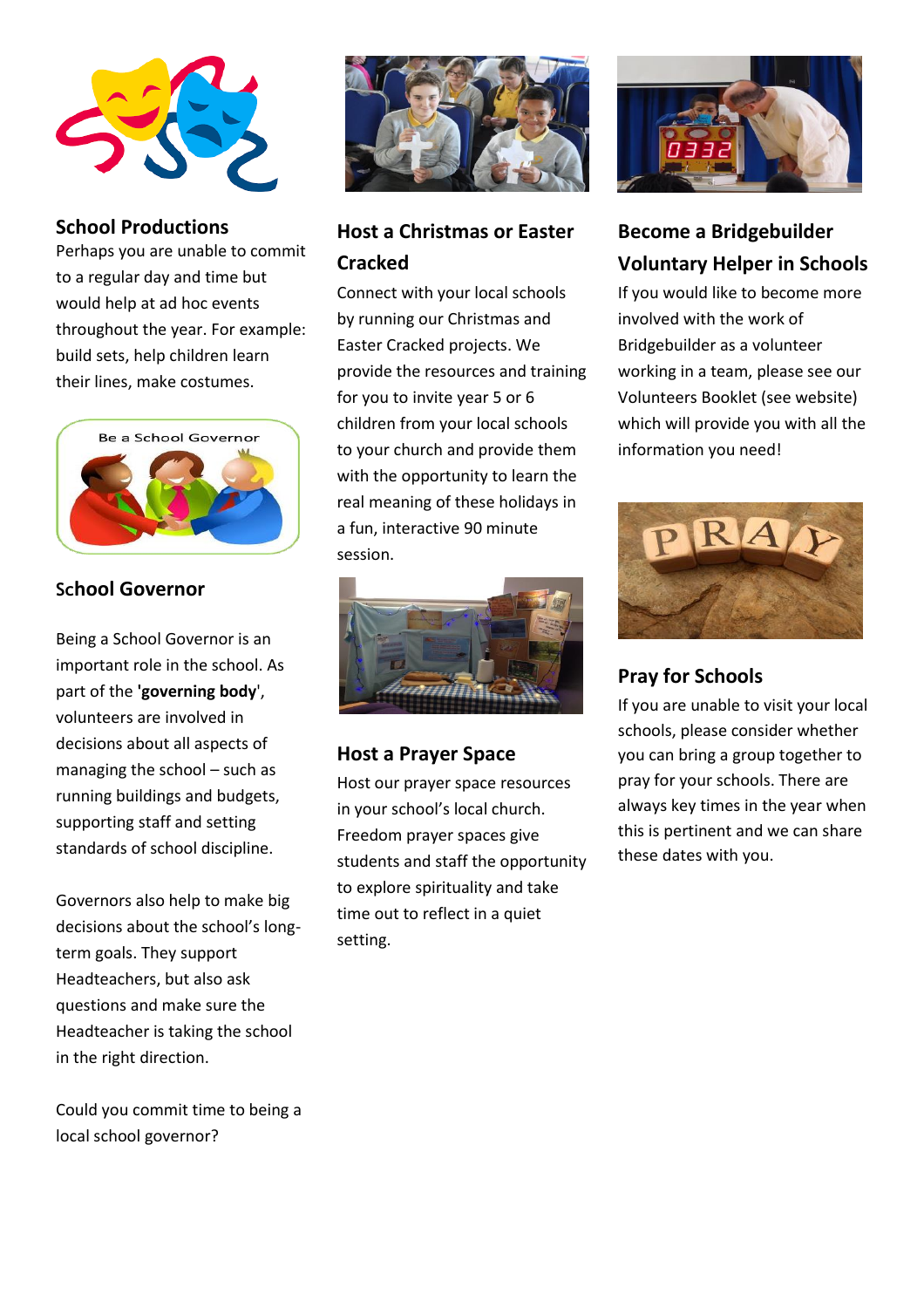

#### **Mentoring**

The word 'mentoring' can have a wide and varied meaning, ranging from formal mentoring in companies and businesses, to informal, personal mentoring on a more ad hoc basis. In schools this can also be the case, where some schools have adopted a specific and structured mentoring programme for their students, while others have taken an 'as needed' approach.

Mentoring, in its broadest sense, is intentionally supporting and helping an individual in *their* life journey, in whatever way helping them may be necessary. There may be overlaps with 'coaching', 'spiritual directing' and 'role modeling', but mentoring is mostly seen as a 'coming alongside, and helping a person for a period of time'.

Mentoring in schools is more likely to be found in a secondary setting, but even primary schools now appreciate the value of some aspects of mentoring guidance and support for individual students. You would need to consider being able to visit for an hour a week for a minimum of 4 - 10 weeks.

#### **Mentoring - Primary**

Do you like playing games? Are you a good listener? Both skills are needed in primary schools. Often, it is as simple as playing board games with young children and letting them talk.

#### **Mentoring - Secondary**

Bridgebuilder always look to offer skills and expertise that serve the school and its pupils - within their existing structures and in a way the school wants - if we are in a position to do so. Mentoring can be a very specific skill and expertise, depending on what the students need. This may be anger management, support for troubles at home or sometimes just needing someone to believe in them and encourage them.

#### **Mentoring - Emerge Course**

Bridgebuilder has already written and used an emotional literacy course called Emerge (for secondary school boys or girls) that provides six sessions to help students consider who they are, their strengths and weaknesses and ways to deal with issues they find hard to face.

We are also able to offer advice and some initial training on mentoring, possibly providing some links to potential mentoring opportunities in schools. Call us to find out more…

Further helpful information can be found at:

[www.thementoringnetwork.net](http://www.thementoringnetwork.net/) [www.tlg.org.uk](http://www.tlg.org.uk/)

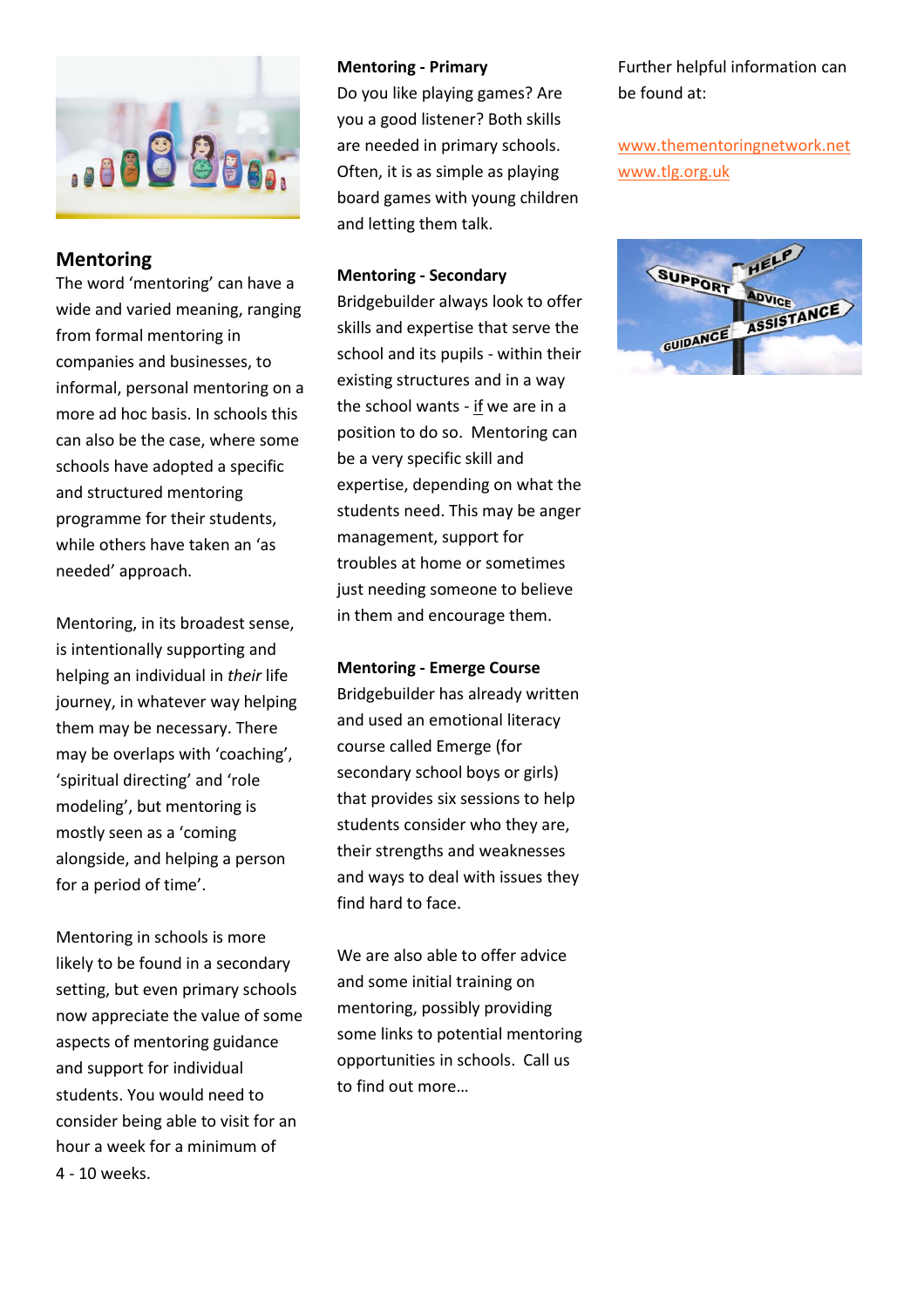What next?

- Contact Bridgebuilder who will help you to connect with your local school. We have connections with over 100 schools in Milton Keynes and the surrounding area.
- Speak to your church leader to get their advice and the bigger picture on how your church already connects with the local school community.
- Contact your local school to see if they have any volunteering opportunities.
- When you've started volunteering, we'd love to hear your stories. Here are a few quotes from children and teachers who have benefitted from the support of their local churches:
	- $\mathbf w$  I really enjoyed 'prayer spaces' as it was really peaceful and nice to relax. It was a nice time to neflect and talk to God.  $\bullet$  Primary School Student
	- $\mathbf{u}$  I am very grateful to you all for providing a chance for our children to learn about the Christian festival of Easter – whether or not they are Christians, it is part of our country's heritage and it is important for them to know about Easter as a religious festival.  $\mathbf{0}$ Lavendon Primary School Teacher.
	- Thank you so much for your card and cakes, you're very kind! The staff were very appreciative. I've now eaten some of the Rocky Road and would like to inform you that we will be having a Church inspection every week from now on...  $\Box$   $\Box$  Cranfield Academy Teacher
	- $\omega$  During the Emenge course I've learnt that it's best to deal with negative emotions in a positive way so that they don't have adverse effects.  $\mathbf{W}$  Year 10 student
	- $\mathbf w$  it would be amazing if someone would help us design and create a small outdoor courtyard .for the children to enjoy and to learn in an outdoor environment.  $\mathbf{u}$

Headteacher, Primary School